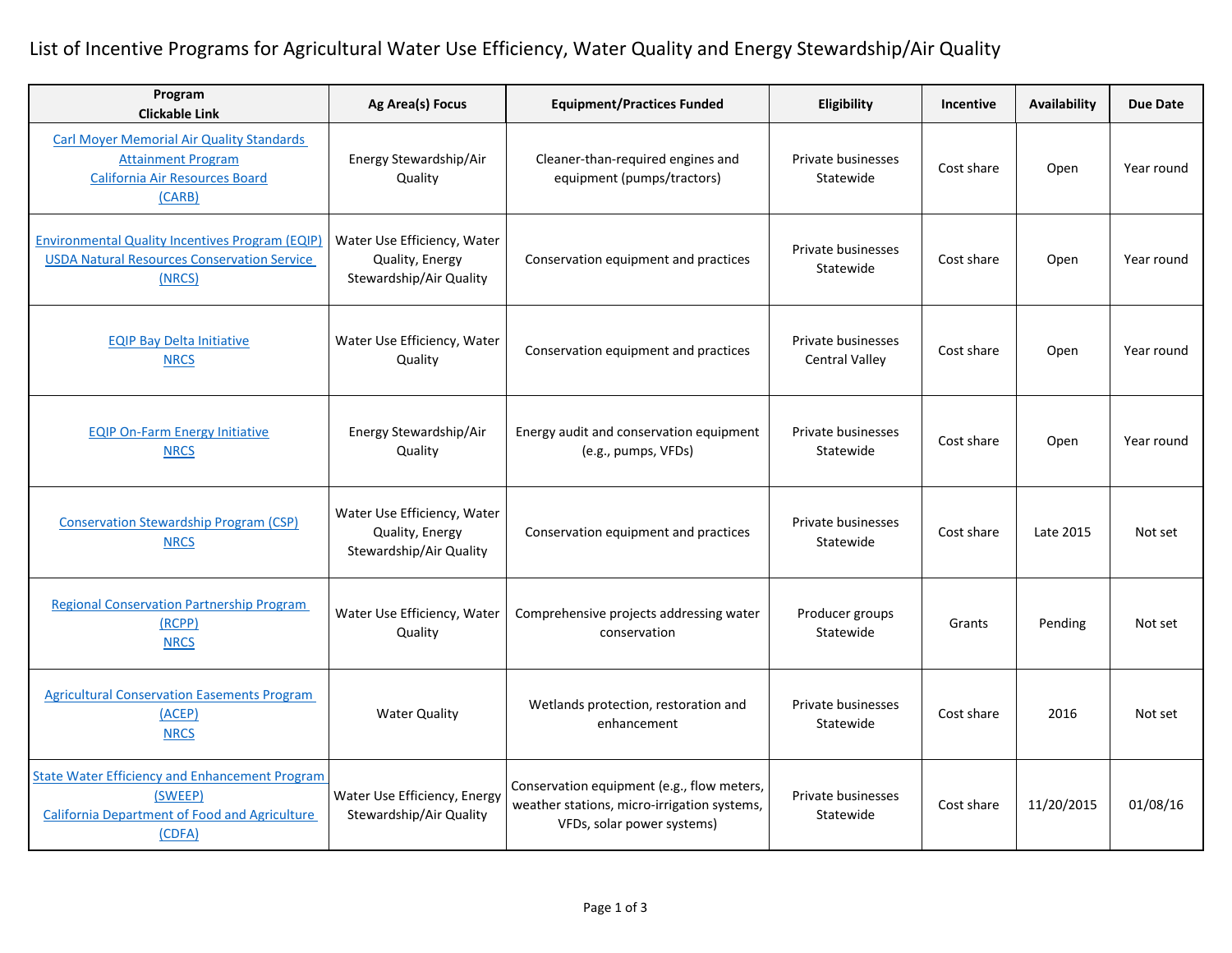## List of Incentive Programs for Agricultural Water Use Efficiency, Water Quality and Energy Stewardship/Air Quality

| Program<br><b>Clickable Link</b>                                                                           | Ag Area(s) Focus                                        | <b>Equipment/Practices Funded</b>                                                              | Eligibility                             | Incentive                                    | Availability | <b>Due Date</b> |
|------------------------------------------------------------------------------------------------------------|---------------------------------------------------------|------------------------------------------------------------------------------------------------|-----------------------------------------|----------------------------------------------|--------------|-----------------|
| Financial Assistance Funding - Grants & Loans<br>California State Water Resources Control Board<br>(SWRCB) | <b>Water Quality</b>                                    | Comprehensive projects addressing water<br>quality                                             | Producer groups<br>Statewide            | Grants and<br>loans                          | Pending      | Not set         |
| <b>California Solar Initiative for Business</b><br><b>Southern California Edison (SCE)</b>                 | Energy Stewardship/Air<br>Quality                       | Solar power systems                                                                            | Private businesses<br>SCE service area  | Rebates                                      | Open         | Year round      |
| Agricultural and Pumping Interruptible Program<br><b>SCE</b>                                               | Energy Stewardship                                      | Credits for service disruptions during high-<br>demand periods                                 | Private businesses<br>SCE service area  | Credits to bill                              | Open         | Year round      |
| <b>Pump Testing Program</b><br><b>SCE</b>                                                                  | Energy Stewardship/Air<br>Quality, Water Use Efficiency | Pump tests and retrofits or repairs                                                            | Private businesses<br>SCE service area  | Subsidized<br>tests and<br>rebates           | Open         | Year round      |
| <b>Self-Generation Incentive Program</b><br><b>SCE</b>                                                     | Energy Stewardship/Air<br>Quality                       | Non-solar self-generation power systems<br>(e.g., wind, fuel cell, waste heat recapture)       | Private businesses<br>SCE service area  | Rebates                                      | 2016         | Not set         |
| <b>Advanced Pumping Efficiency Program</b><br>Pacific Gas & Electric (PG&E)                                | Energy Stewardship/Air<br>Quality, Water Use Efficiency | Pump tests and retrofits or repairs                                                            | Private businesses<br>PG&E service area | Subsidized<br>tests and<br>rebates           | Open         | Year round      |
| <b>Energy Efficiency Rebates for Your Business</b><br>PG&E                                                 | Energy Stewardship/Air<br>Quality, Water Use Efficiency | VFDs, micro-irrigation systems, electric<br>pump conversions, lighting, refrigeration,<br>etc. | Private businesses<br>PG&E service area | Rebates                                      | Open         | Year round      |
| <b>Energy Management Programs</b><br>PG&E                                                                  | Energy Stewardship/Air<br>Quality                       | Time-of-use and demand-response<br>discounts, energy efficient equipment                       | Private businesses<br>PG&E service area | Rate<br>discounts,<br>interest-free<br>loans | Open         | Year round      |